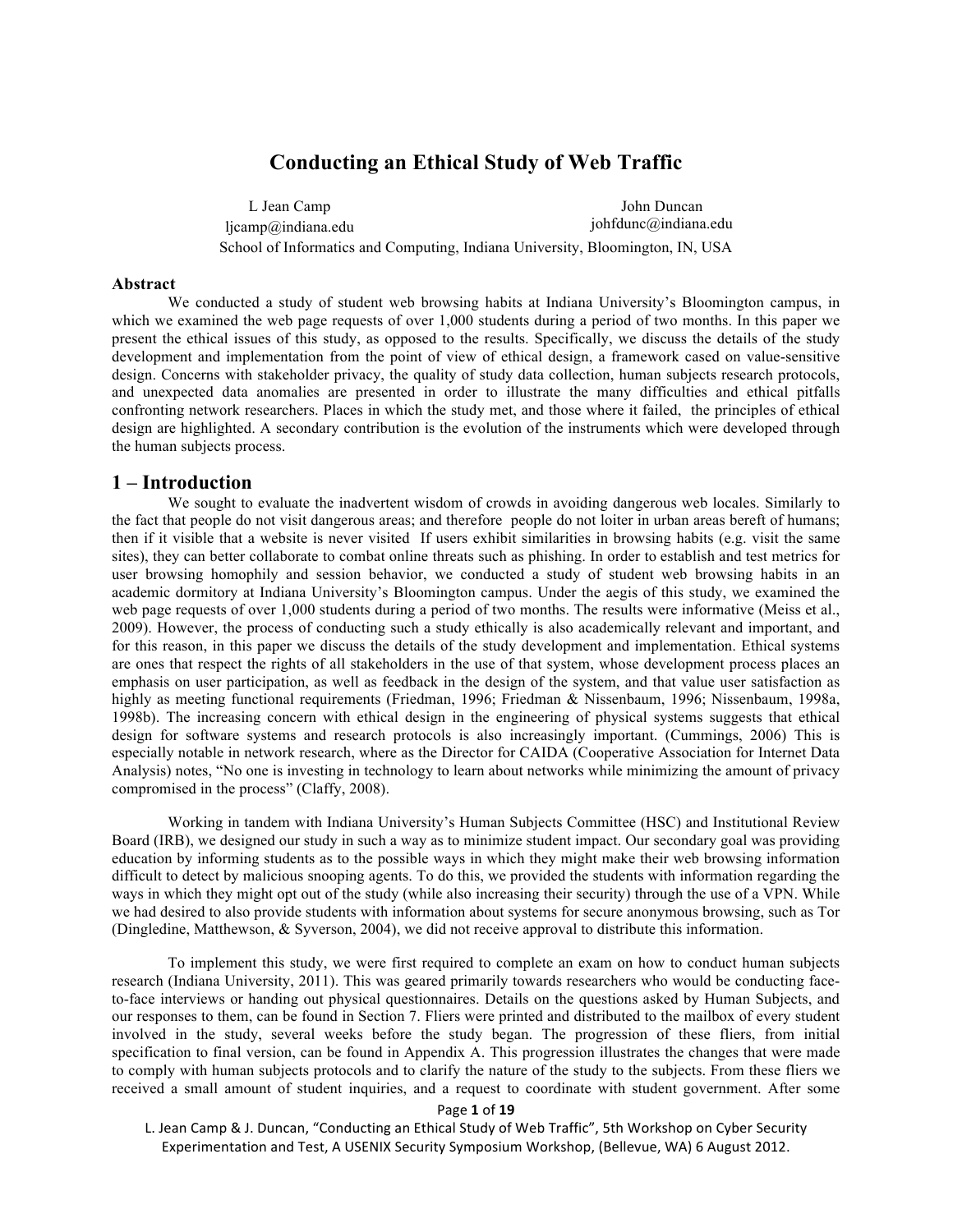analysis and discussion with the HSC, it was determined that student government was in fact not a stakeholder in this study, as oversight in student research falls to the IRB and HSC, who are specifically charged to safeguard such participants. Overall, the small response suggested that students demonstrated a general lack of concern with the operation of the study. Finally, we also include the contents of an addendum to the study we filed (Appendix B), indicating the care which was taken with student data.

In addition to these measures, we also proposed to arrange a workshop for students in the selected dormitory, in which we would also cover several popular and useful tools for computer security. These tools ranged from anonymous browsing software to malware detection software and browser plugins designed to provide users with more control over the execution of scripting languages. Included in this proposal was a short talk covering basic principles of security, and other things students might do to protect themselves, such as update anti-virus and anti-malware software frequently and automatically. Ultimately, this workshop was rejected by the selected dorm's administration, who did not feel it to be of sufficient value to the students. Overall, dialog with student stakeholders was difficult due to the restrictions on contacting them.

## **2 - Technical Design and Anonymization Methods**

The dormitory study was implemented by installing a dedicated FreeBSD server located in the central routing facility of the Bloomington campus of Indiana University. This system had a 1 Gbps Ethernet port that received a mirror of all outbound network traffic from one of the undergraduate dormitories. This dormitory consists of four wings of five floors each and is home to just over a thousand undergraduates. Its population is split roughly evenly between men and women, and its location causes it to have a somewhat greater proportion of music and education students than other campus housing.

To obtain information on individual HTTP requests passing over this interface, we used a Berkeley Packet Filter to capture only packets destined for TCP port 80 (the normal port for web browsing). These packets were mirrored to this traffic monitor, which examined the requested URL to determine if it was a web page (.htm, .html, .asp, .php, etc.) or other content (images, video, etc.). This methodology was also employed in (Gribble, 1997). We used a regular expression search against the payload of the packet to determine whether it contains an HTTP GET request. We then analyzed the packet to determine the identity of the virtual host contacted, the path requested, the referring URL, and the advertised identity of the user agent. We then wrote a record to our raw data files that contained a timestamp, the virtual host, the path requested, the referring URL, and a flag indicating whether the user agent matches a mainstream browser (Internet Explorer, Mozilla/Firefox, Safari, or Opera). The aggregate traffic of the dormitory was sufficiently low so that the sniffing system was able to maintain a full rate of collection without dropping packets. No content was fetched by the packet monitor during the study. No attempts to observe encrypted traffic were made (nor did we capture requests to TCP port 443), although classic man-in-the-middle attacks would have made such observation possible.

The click data was collected over a period of about two months, from March 5, 2008 through May 3, 2008. This period included a week-long vacation during which no students were present in the building. During the full data collection period, we logged nearly 408 million HTTP requests from a total of 1,083 unique MAC addresses. We filtered out a small subset of users with negligible activity; their traffic consisted largely of automated Windows Update requests and did not provide meaningful data about user activity. We also found that some web clients issue duplicate HTTP requests (same referring URL and same target URL) in nearly simultaneous bursts. These bursts occur independently of the type of URL being requested and are less than a single second wide. We conjecture that they may involve checking for updated content, but we are unable to confirm this without access to the original HTTP headers. Because this behavior is so rapid that it cannot reflect deliberate activity of individual users, we also removed the duplicate requests from the data set. The resulting data set is the basis for all of the discussion in this paper. It contains a total of 29.8 million page requests from 967 unique users. These requests were directed toward a total of over 630,000 distinct Web servers, and nearly 110,000 distinct servers provided referrers for those requests.

## **3– Related Work**

Students, as a population being considered for an application, are stakeholders. Even when participating as an anonymized aggregate, stakeholders' rights must be respected. Derived from Value-sensitive design, our process for ethical design informed the framing of the study and definitions of data. Risks, in this study, took the form of incidents or data capture policies that would threaten subject privacy. Identifying such risks and eliminating them

## Page **2** of **19**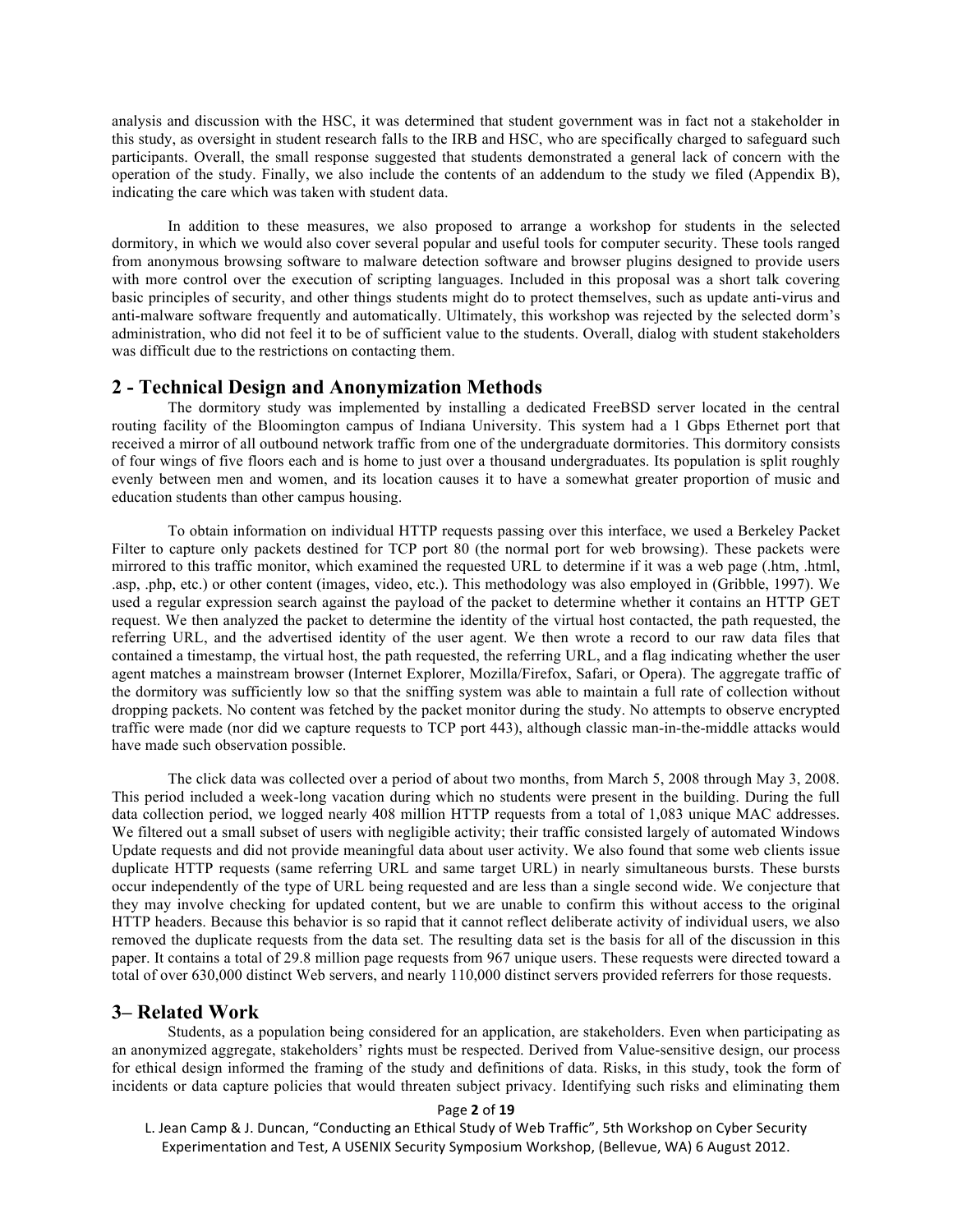when possible, while preserving the functionality of the data, was a major component of the study. Where we were unable to uphold the standards of ethical design completely, we discuss what occurred and identify points in which further work is needed. By beginning a dialogue on ethical study design in network research, we hope to strengthen privacy and security for the studied populations, while preserving the ability for researchers to capture the data needed for their work. This potential tension between the needs of stakeholders, researchers, and research review boards is identified by Mosher as a "justice-as-fairness" concern (Mosher, 1988). While he identifies this tension as most visible in the area of controversial human-subjects research on subjects such as sexuality, the controversial nature of traffic studies on real-world networks, involving actual usage data, renders his arguments equally applicable.

During our data collection, requests for URLs were trimmed at the file extension, to prevent the inclusion of any session-based information (such as cgi variables) that would identify the user. Cockburn et al. performed similar trimming, although theirs was primarily designed to correctly register multiple visits to sites that employ search parameters (Cockburn, McKenzie, 2001). When these trimmed URLs were added to the database of browser requests, we attached an identifier constructed by taking the MAC address of the requesting party and passing it through a suitable one-way function to produce a pseudo-anonymous identifier. By choosing the MAC address as the origin of our identifiers, we made the assumption that most computers in the building have a single primary user.

Removing session identifiers and passing the MAC address through a one-way function are often characterized as sufficient to preserve anonymity. A similar method was used in Bestavros et al., although no analysis of its effectiveness was performed (Bestavros et al., 1995). Gribble employed hash functions more extensively - to conceal source IP, destination IP, and requested URL (Gribble, 1997). From the pattern of their requests, it may or may not be possible to identify users. This increases in likelihood if user traffic is highly dissimilar (i.e. exhibits low homophily). If it is not possible to infer identity directly from traffic patterns, it may be possible to create a profile that allows tracking even without current methods such as tracking cookies. Lasko and Vinterbo suggest that removing identifiers and obfuscating the MAC address are not necessarily sufficient to prevent users from being identified. They describe a tension between privacy protection and analytic utility, suggesting that techniques such as their proposed spectral anonymization must be used to maintain subject privacy in highdimensional datasets. This technique was not publicized at the time of our study, however, it appears to offer some further subject protections (Lasko, Vinterbo, 2010).

While our data was removed post-analysis, and by the very design of the study, it was never intended to be shared, there is some argument for the benefit to all stakeholders that might arise from increased data sharing among researchers. Kenneally and Claffy, specifically, argue that data sets such as ours, with first-order and second-order identifiers removed are less likely to pose privacy risks for subjects (Kenneally, Claffy, 2010). Where researchers have defaulted to not sharing data sets, this is often due to unclear policies on data sharing permissibility, and less on an inherent concern for stakeholder privacy.

### **4– Difficulties in Ethical Research**

In the course of the data analysis for this study, we also discovered the presence of a poorly-written anonymization service that was attempting to obscure traffic to an adult chat site by spoofing requests from hundreds of uninvolved clients. Adjusting the technical parameters of the study was a simple matter: these requests were removed from the data set because they were not genuine. However, this behavior was identified with enough time left in the study to have altered the code collecting our data to retrieve and store the actual MAC address of the interface card making the requests. From there, with the assistance of university technology professionals, we could have located the actual student machine responsible, and presumably, its owner. In doing so we might have informed this student of the poorly-coded nature of this software and directed them to specific other anonymization resources, such as Tor, that provide more robust anonymity (Dingledine, Matthewson, 2006).

Ultimately, we decided not to make an effort to contact the student responsible for these anomalies. Simply put, we would have had to violate the carefully delineated boundaries of the study to do so, and may have caused the student embarrassment even if they were contacted, say, by email. The chance that they might avoid future embarrassment from the detection of their behavior simply did not outweigh the immediate costs. Had the student been using this anonymization method to view non-controversial material, it would have been more likely that we would have contacted them. No matter how carefully delineated a policy for data collection is, there can always be a

#### Page **3** of **19**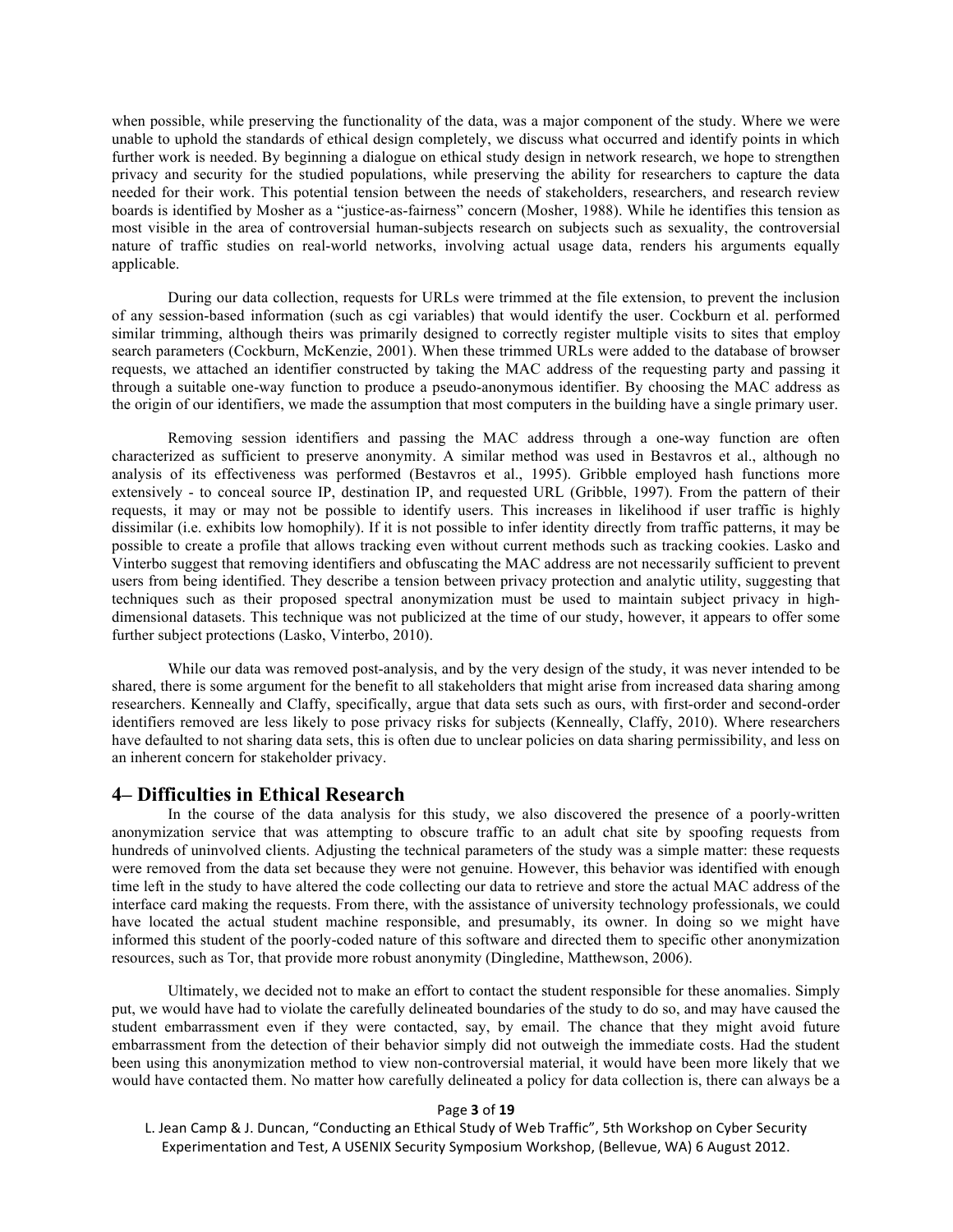user that creates a perfect window of uncertainty. This incident is an excellent example of the tension between security, privacy and trust issues that may arise while conducting ethical research. Had we discovered a user who was visiting child pornography sites, we might have been legally obligated to report this occurrence. Steinberg et al. identify this concern in the context of child abuse and clinical studies, but this dilemma is equally applicable in network research. The central question, as they put it, is "whether researchers have a moral duty to place the health and safety of children above concerns about confidentiality and the benefits of obtaining new knowledge" (Steinberg et. al, 1999). Solutions to this problem require further exploration of the ethical responsibilities of researchers who are conducting studies in which data is being anonymized in real-time.

## **5– Failures to Comply with Ethical Design**

In several situations, the execution of this study was not able to wholly comply with the philosophy of ethical design. To begin with, the physical structure of the network architecture imposed severe limits on our ability to conduct the study with an opt-in recruitment model, which more fully preserves the rights of stakeholders. While contacting individual students was possible, and it is certainly possible that these students might have been able to successfully identify and transmit their MAC addresses to us for the purposes of the study, the packet monitor could only have been attached at a central data collection point. There, each packet could have been compared to a list of approved MAC addresses, but this would have involved viewing unauthorized packets simply for the purposes of determining whether or not they were originated by valid participants, thus violating the opt-in model entirely. The assumption of one student to one MAC address would also need to be made in this case. As well, during particularly high traffic times this approach risks discarding packets by adding several additional processing steps. Finally, concern about the number of students who would be willing to undertake the steps necessary to identify a MAC address and provide it prompted us to decide that the study would be much more accurate with a larger population. In this case, technological limits drove study choices, even when ethical design advocated different methods.

While notifications were provided to the students by mail, we had no way of accurately assessing how many of them read or understood the notices, outside of the small number of emailed questions which were received about the study. Generally, the students appeared to exhibit a lack of concern, but this is not the same as full understanding and consent. Similarly, while a method to opt out was provided, opting out is fundamentally less friendly to a study population than opting in, whether or not the method of opting out increases user security. Since we were not, in the end, permitted to conduct an educational panel at the dormitory, we cannot be sure what student response or understanding of the study truly was.

## **6– Successes with Ethical Design**

While the above section details the difficulties we had in conducting this study in a manner fully in accord with ethical design, there were also several notable areas in which we succeeded in doing so. During design, data collection, and analysis, when the study generated or identified risk all data were purged of identifiers or other elements of identifiable risk to the subjects, whether or not this was initially in accordance with our design methodology.

Because opt-in was not technologically friendly nor likely to generate sufficient data for the study, we took careful steps to ensure that no identifiable data was recorded on any individual, in accordance with current best practices for aggregate data anonymization. The data set was retained only for the period of the data analysis. In the two cases in which stakeholders contacted us with concerns, we communicated with each of them to discuss how these concerns might be mitigated in a technological and procedural context. Aside from the subject who had concerns about student government involvement, the other student had a simple question about study dates. Limited student inquiries make it difficult to assess how successful this approach was in informing students of their rights and any potential risks, as we could not conduct any follow-up studies with individuals.

# **7– Experiment Proposal & HSC Review**

In this section, we present a selection of the questions asked by the Human Subjects Committee, and the answers we gave to them, in order to illustrate the concerns that were addressed in the course of our receiving approval to proceed. Questions are presented inset in smaller font, and our answers follow. While this framework is geared towards research performed in a laboratory setting, it still assisted us somewhat in our study design.

#### Page **4** of **19**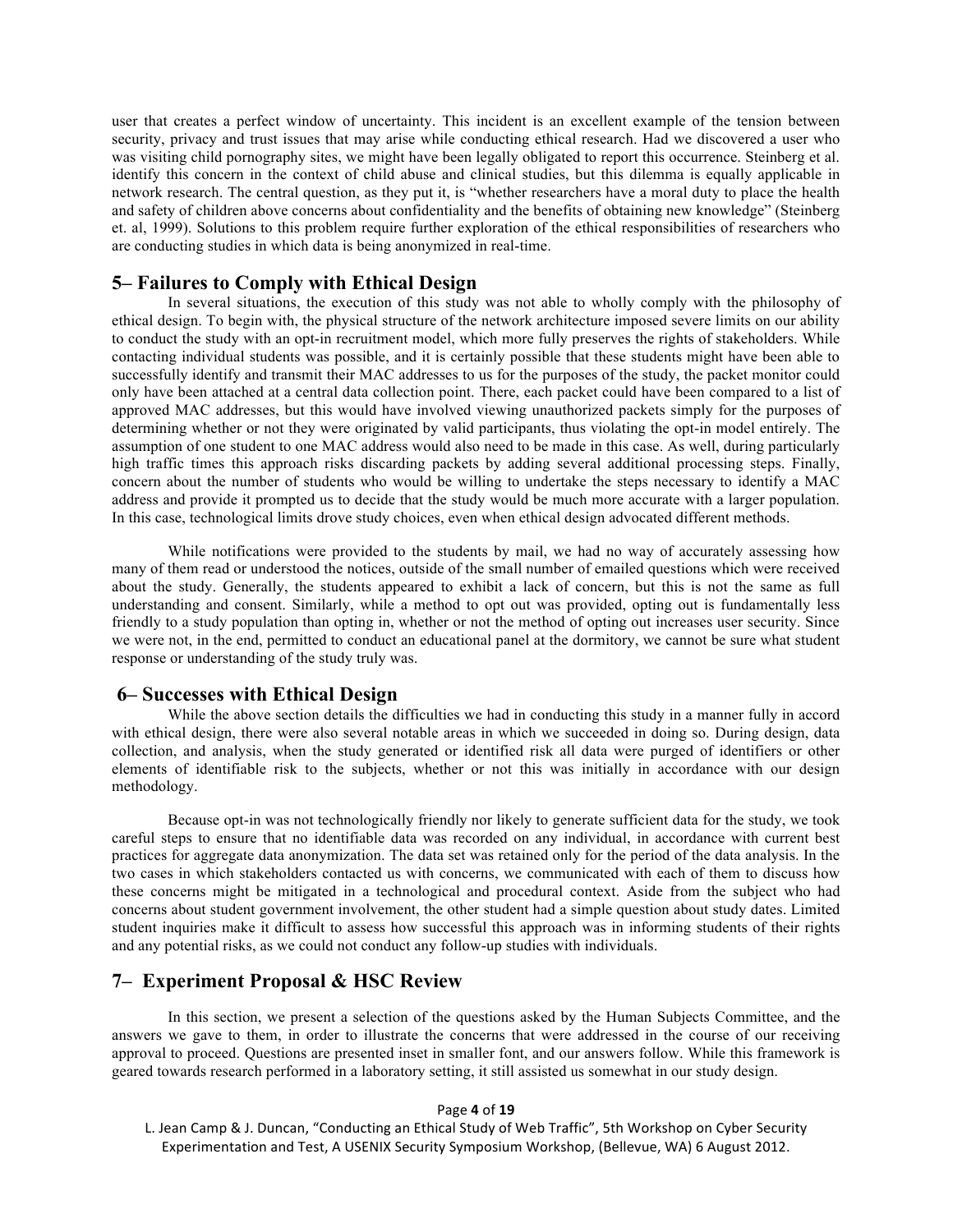Briefly describe, in lay terms, the general nature and purpose of the proposed research, and where the study will take place. If student research, indicate whether for a course, thesis, dissertation, or independent research. If the study is only for a course, please review the Student Research Policy to ascertain if this project requires HSC review.

The purpose of this study is to measure the degree of homophily (same-ness) in web browsing traffic, and the effectiveness of current standard practice for de-identifying individuals. The first part (the degree of same-ness) is important because it governs the degree to which users in social networks can gain a benefit by voluntarily cooperating to protect themselves against hostile agents. The second part (current practices for anonymization) is important, because the degree to which these practices are effective has not been properly evaluated. This research will allow us to better protect users from malicious agents on the web.

To implement this study, we plan to record certain parts of the requests for web pages made by web browsers. In particular, we plan to record the URLs in requests made by students in an IU Bloomington residence hall. By following currently accepted anonymization protocols, it is believed that no individual student will be identifiable during this process. However, testing this assumption is also part of this research. The anonymized data will be collected by a secure server, and then placed onto a CD for processing. This CD will be stored in a locked room.

Specifically, we will be recording traffic to port 80 (the port web browsers use to make their requests). Non-browser traffic to this port will be ignored. We will not actually be fetching the web pages requested, or any content thereof. Any traffic that is secured (i.e. encrypted or otherwise secure traffic, such as email, bank traffic, or records) cannot be monitored by our system and will not be recorded. URLs (web page addresses) that contain any sensitive information that could be used to identify individuals will have this information removed prior to storage. To monitor this information, special hardware will need to be installed in the network closets of the residence hall. We have been coordinating this request with UITS.

Describe the process by which subjects will be recruited, how many (or estimate) subjects will be involved in the research, and how much time will be required of them. List specific eligibility requirements for subjects (or describe screening procedures), including those criteria that would exclude otherwise acceptable subjects. If your study uses only male or female subjects, explain why. For NIH-funded research only, address the inclusion of women, minorities and children in the research. Disclose any relationship between researcher and subjects - such as, teacher/student; superintendent/principal/teacher; employer/employee.

A particular residence hall on the IU Bloomington campus will be selected based on its technical suitability for this research, as decided by UITS. No monetary gain or reward will be offered for this study.. No investment of time or resources is required by the users. There is no relationship between the researchers and the subjects. No particular sub-population of students is being targeted for this research.

We plan to collect 2 months worth of traffic data. As a student holiday such as Spring Break may fall during this period, and other delays may be involved in deploying the system, we would like to request 10 weeks to perform the data collection period of this study.

List all procedures to be used on human subjects or describe what subjects will do. If done during regular

## Page **5** of **19**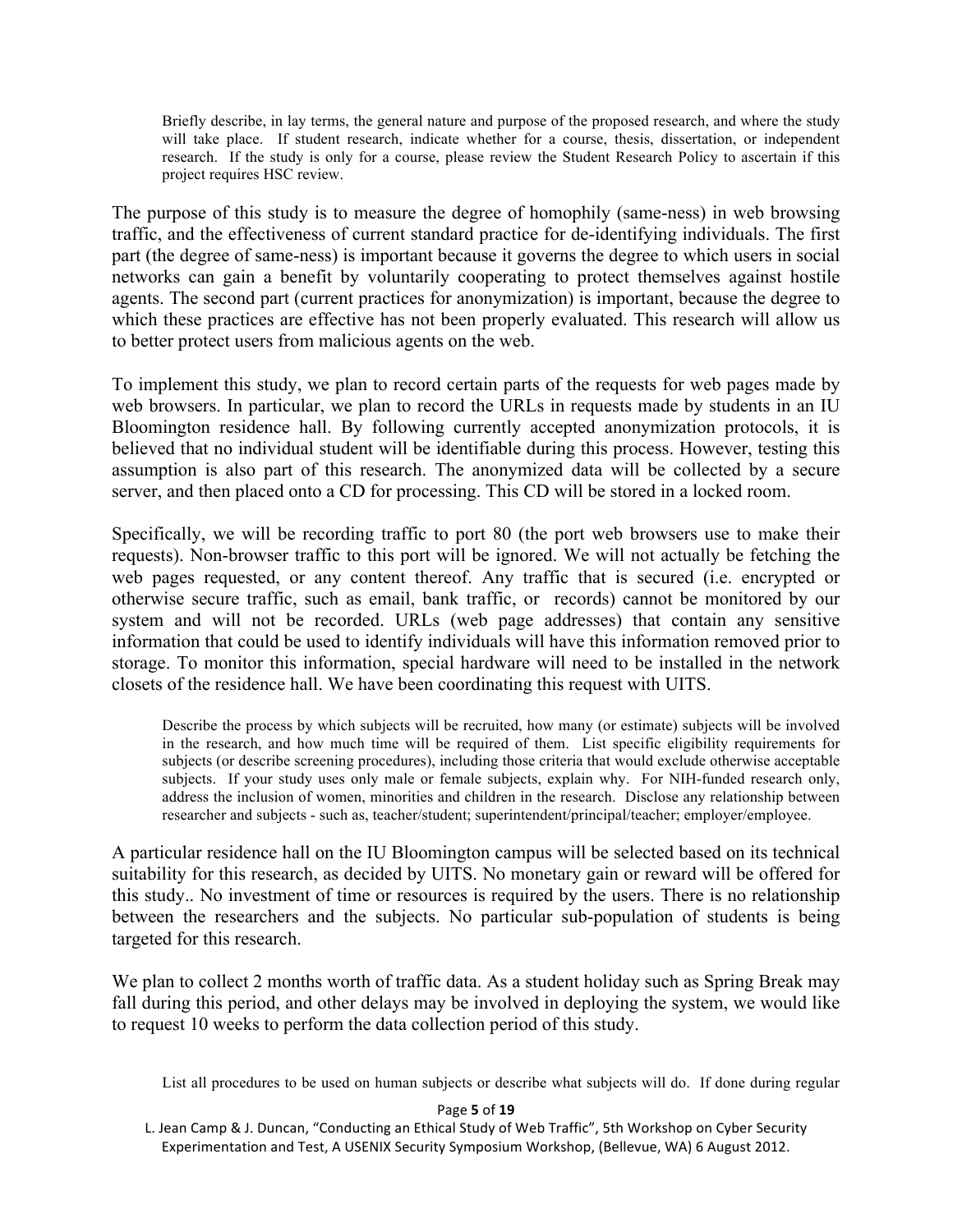class time, explain what non-participants will do. If you are taping, explain that here (see item 13 on page 11). *Asterisk* those you consider experimental. For those asterisked procedures, describe the usual method(s), if any, that were considered and why they were not used. (See item F on page 2 for more information.)

Subjects will simply continue to use web browsers as normal. Any page requests they make that are unencrypted will have their URLs recorded and be anonymized relative to the user, according to current best practices.

Describe methods for preserving confidentiality. How will data be recorded and stored, with or without identifiers? If identifiers are used describe the type: names, job titles, number code, etc. How long are identifiers kept? If coding system is used, is there a link back to the subject's ID? If yes, where is the code list stored in relation to data and when is the code list destroyed? How will reports will be written, in aggregate terms, or will individual responses be described? Will subjects be identified in reports (see item 5 on page 10)? Describe disposition of tapes/films at the end of the study. If tapes are to be kept, indicate for how long and describe future uses of tapes.

We will be using a one-way function to convert the hardware address of each student's computer (an identifier) to a number in a manner that is non-reversible. This number will be the only tag attached to the page requests we record. This is currently believed to be sufficient for anonymity, and there is no link back to the hardware address.

Reports about the data gathered will be presented in aggregate form – no individual history will be presented for any user. While it is believed that no subject can be identified from our data, if we should succeed in doing so, this result will not be presented in conjunction with any individual identity. After the study, data will be retained only on a single encrypted CD stored in Dr. Camp's room in a locked cabinet. This CD will not be made publicly available.

We will attempt to remove all information in the truncated URLs that could be used to identify individuals prior to storage in our research dataset, and will be keeping track of the number and kind of these instances (without any personally identifiable information associated with those instances) as an important research finding. In order to perform this removal, we will need to personally examine the dataset, as no automated process exists to perform this operation.

What, if any, benefit is to be gained by the subject? In the event of monetary gain, include all payment arrangements (amount of payment and the proposed method of disbursement), including reimbursement of expenses. If class credit will be given, list the amount and the value as it relates to the total points needed for an A. List alternative ways to earn the same amount of credit. If merchandise or a service is given, indicate the value. Explain the amount of partial payment/class credit if the subject withdraws prior to completion of the study. (See policy at http://www.research.indiana.edu/rschcomp/compensation.html)

No individual rewards will be offered to subjects. However, users will be presented in the attached notice with easy steps to take to increase their security while browsing the web. Even after the study has been completed, if they continue to follow these steps they will continue to receive increased security.

What information may accrue to science or society in general as a result of this work?

Data from this study will help lead to better systems for protecting users from malicious agents

## Page **6** of **19**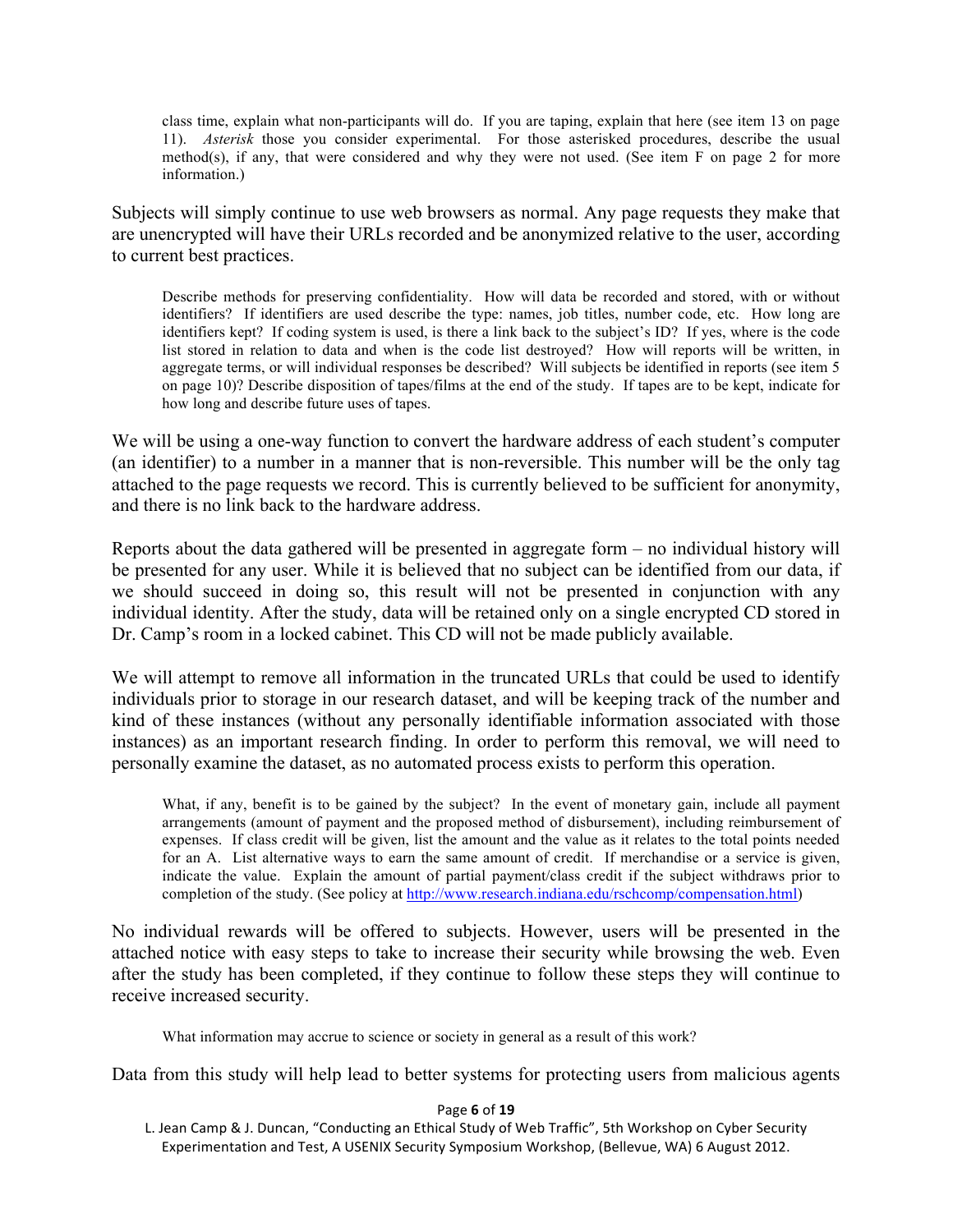on the web. Additionally, our research about current anonymization techniques will help establish whether these methods, commonly used today, are actually accomplishing their goals. If not, new techniques need to be developed to protect user privacy. This finding will be extremely important either way.

Is modification of the required elements for informed consent requested?

For technical reasons, as discovered by UITS, it is not feasible to obtain individual consent from each potential subject. Instead, we are attaching a notice, which would be disseminated in hardcopy to every student living in the targeted residence hall. This notice outlines the purpose and practice of the research, and presents ways to opt out of it (which also increase each individual student's security), as well as the information that no penalty or harm comes from opting out.

Explain how this research involves no more than minimal risk to the subject. Loss of confidentiality is, under most circumstances, more than minimal risk. However, contact by primary care givers or others who by the nature of their involvement with the subject already have access to the data, will be considered no further loss of confidentiality and, therefore, may be less of a risk to subject confidentiality. Risk may also vary with the type of information being collected.

Users are being de-indentified according to current best practices for doing so. As well, all data collected is non-encrypted, and is not technically protected from eavesdropping. Confidential information such as web browsing in regards to email, financial services, or academic records is protected by encryption and thus explicitly non-recordable for this research.

Explain how the research could not practically be carried out without waiver of informed consent.

Technically, it is not possible to opt-in subjects for this experiment. Because of the way that networking functions, an area is targeted. For this reason, we are presenting students with a way to opt-out instead, which is technically feasible. No deception is involved in this research.

Explain how, if appropriate, subjects will be informed of pertinent information after participation.

Students will be informed of all pertinent information by the attached notice. Students will receive the notice as a flyer in their mailbox. We will also be working with Dorm management to disseminate this information through any channels they are willing to make available to us.

## **8– Conclusion**

Ethical systems should not impose technological fiat on their users. Due to technological restrictions, we were forced to use an opt-out model, rather than an opt-in model. Users who wished to remove themselves from the study were required to take specific steps to do so. While these steps increased participant network security, it is still not desirable to force users to take action to avoid participation. Ethical systems should take steps to reduce data footprint whenever possible, especially when the data involved belongs to stakeholders or derives from stakeholder actions. While the collection of network traffic data at the packet level will never generate a small data footprint, we held true to the principles of ethical design by observing constraints on data granularity. Pseudonymity was used to protect subjects, and only minimal packet data were stored. No content was retrieved. Ethical systems address

## Page **7** of **19**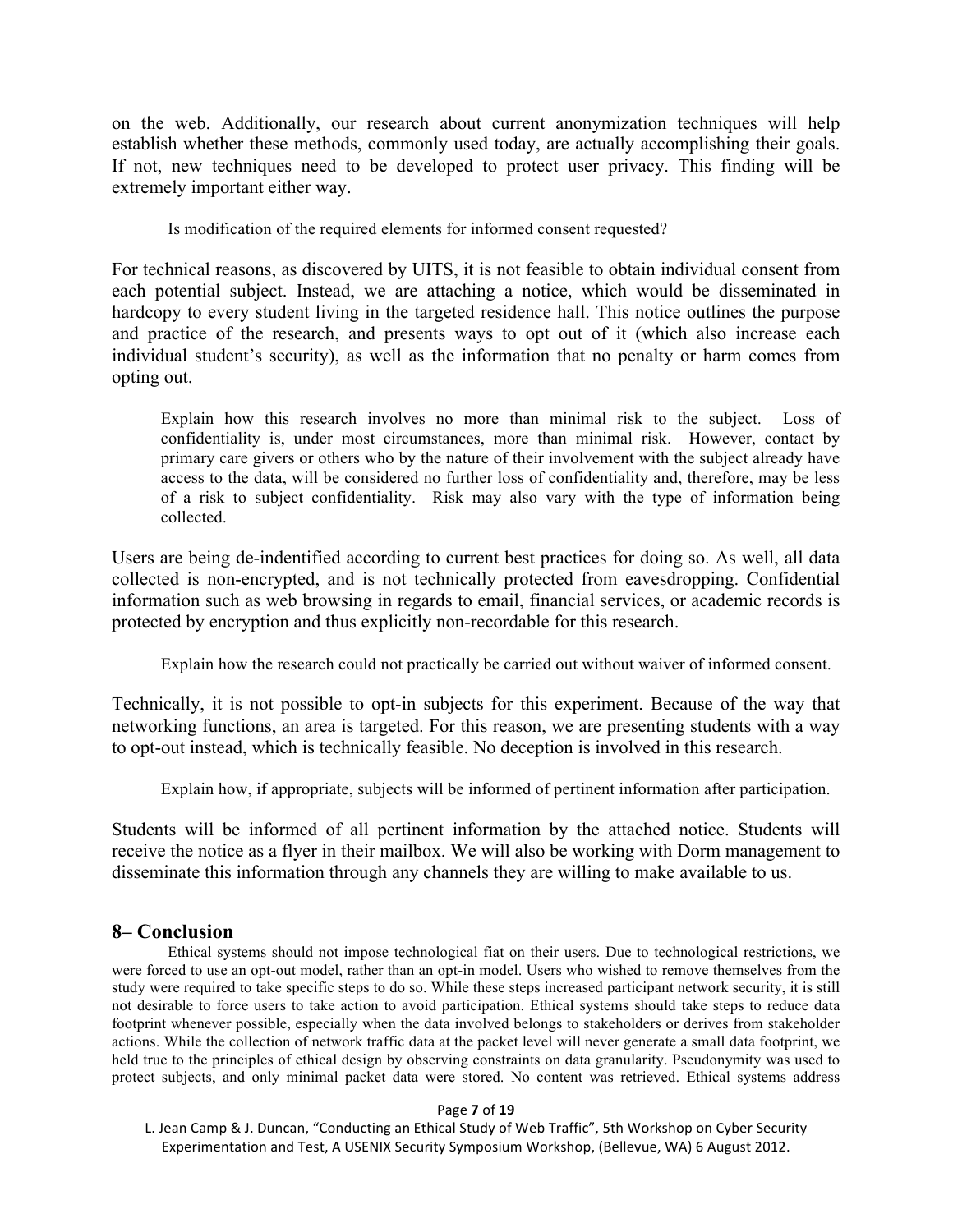incentive misalignment issues should these emerge, engaging all stakeholders in this process. This study was designed to meet the needs of researchers, but subjects did not experience any difference in their normal activities if they chose to remain in the study. Ethical systems allow stakeholders involvement at all levels of the design process. Limited means of contacting subjects and a general lack of stakeholder concern made it difficult to fully involve users at the desired level.

Ultimately, this study allowed us to experience the difficulties than can emerge from attempting to comply with ethical design principles when technological constraints and limited stakeholder response make it difficult. This research shows examples of success and failure in compliance with our initial ethical goals.

# **9 – Special Acknowledgements**

We would like to thank the various agencies and individuals who made this study a possibility, including Mary Beth Schmucker, Robert Weith, Residential Programs and Services (RPS), University Information Technology Services (UITS), the Human Subjects Committee (HSC), the Institutional Review Board (IRB) and the staff in Residential Services. At each step in the process of this study we had assistance from one or more of these groups and individuals, without whom the study might never have been conducted at all.

L. Jean Camp & J. Duncan, "Conducting an Ethical Study of Web Traffic", 5th Workshop on Cyber Security Experimentation and Test, A USENIX Security Symposium Workshop, (Bellevue, WA) 6 August 2012.

Page **8** of **19**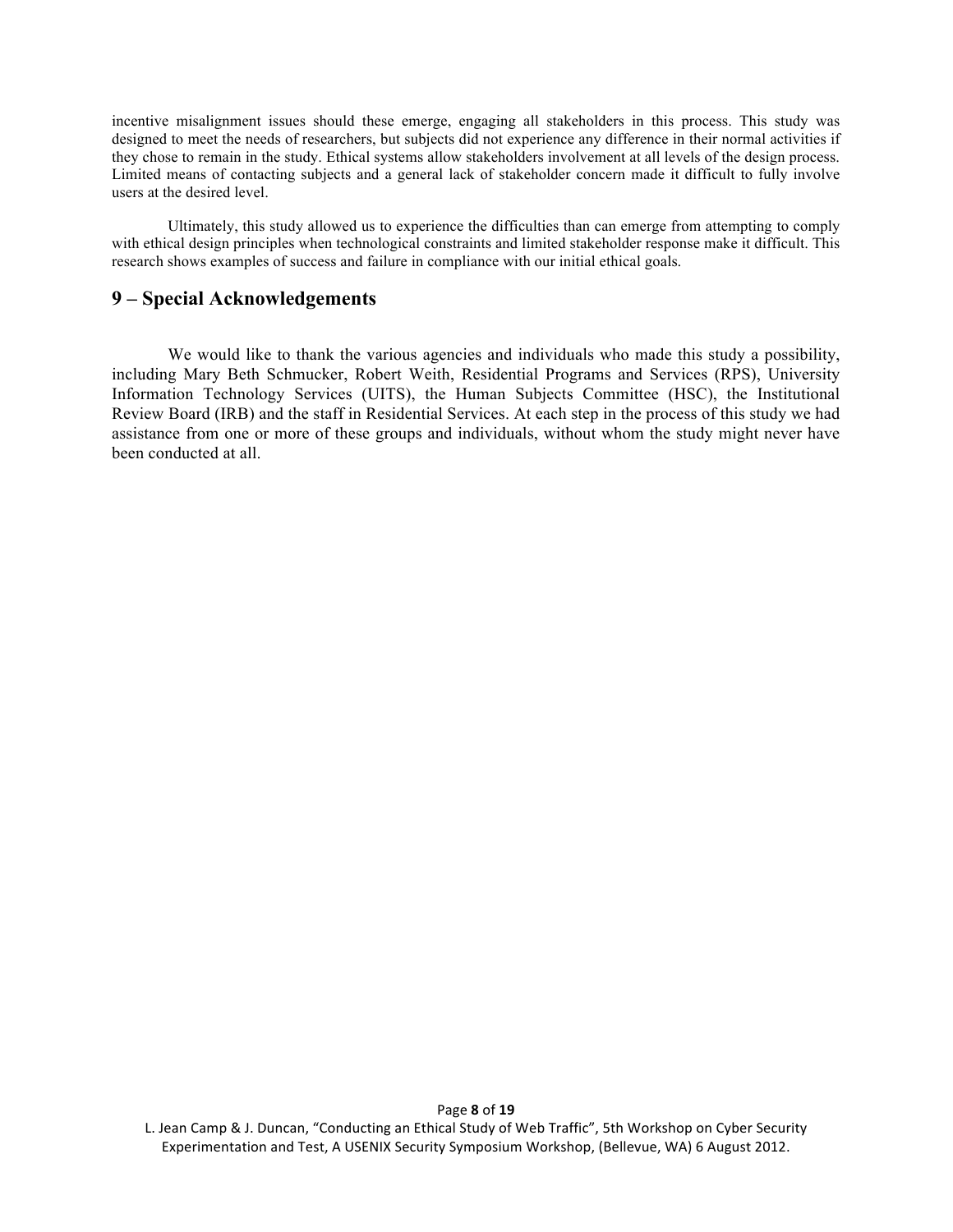## **10 – References**

Bestavros, A., Carter, R., Crovella, M., Cunha, C., Abdelsalam, H., & Mirdad, S. (1995). Application-level Document Caching in the Internet. *IEEE SDNE.*

Claffy, KC (2008). Ten Things Lawyers Should Know About the Internet. Retrieved March 20, 20011, from CAIDA: http://www.caida.org/publications/papers/2008/lawyers\_top\_ten/

Cockburn, A., & McKenzie, B. (2001). What Do Web Users Do? An Empirical Analysis of Web Use. *International Journal of Human-Computer Studies, Vol 54, Issue 6* .

Cummings, M. L. (2006). Integrating Ethics in Design through the Value-Sensitive Design Approach. *Science & Engineering Ethics*, 12(4), 701-715.

Dingledine, R., Matthewson, N., & Syverson, P. (2004). Tor: The Second-Generation Onion Router. *Usenix Security, August.*

Dingledine, R., & Matthewson, N. (2006). Anonymity Loves Company. *Workshop on the Economics of Information Security, June.*

Friedman, B. (1996). Value-Sensitive Design. *Interactions Volume 3* , 16-23.

Friedman, B., & Nissenbaum, H. (1996). Bias in Computer Systems. *ACM Transactions on Information Systems Vol 14* , 330-347.

Gribble, S. (1997). System Design Issues for Internet Middleware Services: Deductions form a Large Client Trace. *Proceedings of the Usenix Symposium on Internet Technologies and Systems*, (pp. 207-218).

Indiana University. (2011, February 26). *IU: Office of Research Administration*. Retrieved February 26, 2011, from IU ORA: http://researchadmin.iu.edu/HumanSubjects/

Kenneally, E., & Claffy, KC (2010). Dialing Privacy and Utility: A Proposed Data-Sharing Framework to Advance Internet Research. *IEEE Security and Privacy*.

Lasko, T. A., & Vinterbo, S. A. (2010). Spectral Anonymization of Data. *IEEE Transactions on Knowledge & Data Engineering*, 22(3), 437-446.

Meiss, M., Duncan, J., Goncalves, B., Ramasco, J., & Menczer, F. (2009). What's in a Session: Tracking Individual Behavior on the Web. *Proceedings of the 20th ACM Conference on Hypertext and Hypermedia (HT 2009).*

Mosher, D. L. (1988). Balancing the Rights of Subjects, Scientists, and Society: 10 Principles for Human Subject Committees. *Journal of Sex Research*, 24(1-4), 378.

Nissenbaum, H. (1998a). *Values in Computer System Design: Bias and Autonomy.* Delhi: New Academic Press.

Nissenbaum, H. (1998b). Values in the Design of Computer Systems. *Computers in Society* , 38-39.

Steinberg, A. M., Pynoos, R. S., Goenjian, A. K., Sossanabadi, H., & Sherr, L. (1999). Are Researchers Bound by Child Abuse Reporting Laws?. *Child Abuse & Neglect*, 23(8), 771-777.

#### Page **9** of **19**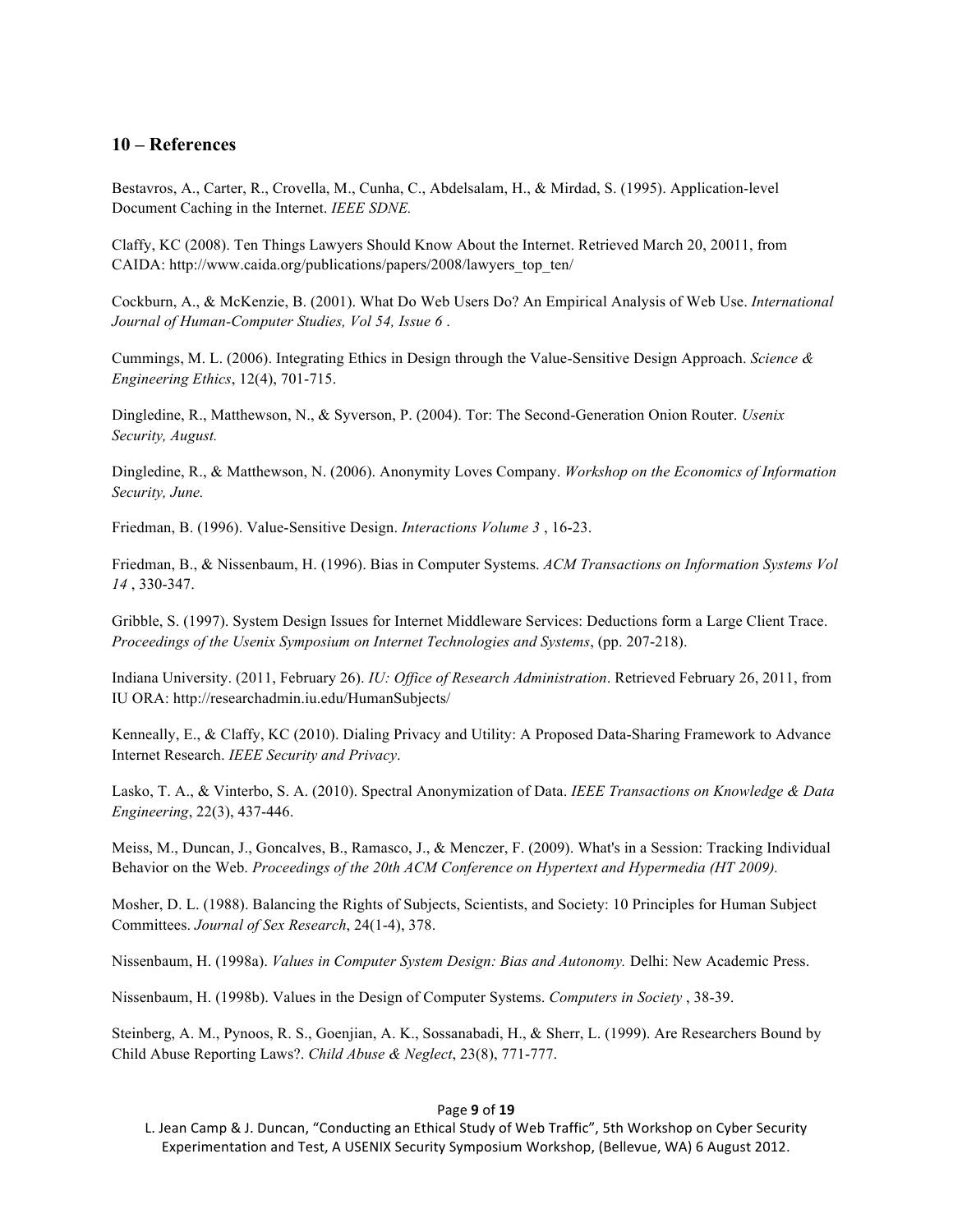# **Appendix A – Experiment Notices**

Six versions of the experiment notice are presented here, covering the initial draft of the notice to the version that was ultimately approved and distributed to students. Changes and additions are highlighted in order to illustrate the full process by which we arrived at a consensus between the research team, the IRB, and the Human Subjects Committee. Specific changes included the alteration of phrases that were viewed as potentially unclear to students, such as "publically available data" to "a truncated version of the URLs". This allowed students to better understand the scope of the research, and to decide whether or not they wished to opt out.

**A.1 – First Version – 11/13/2007**

## **Notice – Your residence hall has been selected to participate in an IU research study!**

A research team here at IU has designed this study to measure two things. First, to what degree does the similarity of a group of people relate to the similarity of their web browsing habits? Second, how well do traditional methods to protect privacy (such as anonymizing web traffic) truly protect private information?

Studying these things allows us to better understand the value of various existing privacy-enhancing technologies, such as Tor (http://www.torproject.org/). We also want to better understand if a group of people in a social network (like a friends group on MySpace or Facebook) can protect themselves from certain types of hostile web sites (fraudulent commerce sites, web sites with viruses, etc.) by voluntarily sharing information. This research relates directly to the Net Trust project, developed here at IU (http://www.ljean.com/NetTrust/).

In order to conduct this experiment, we will be recording publicly available data about web browser requests made in this residence hall. We will not record: your network id, the content of requested pages, passwords, usernames, or any other content information – only the address of the page requested. Nonpublic browser requests (sites that use encryption such as your email, financial institutions, academic records, and Oncourse) will not be viewed or recorded in this experiment.

If you decide you don't want to participate in this experiment, several tools are available that convert all public information transmitted by your web browser into private data, which will then not be recorded in this experiment. Tor (http://www.torproject.org/) is one of these tools, as is IU's Virtual Private Network. An installer for the VPN can be obtained from IUWare (http://iuware.iu.edu/list.aspx?id=134). These links also contain information about how to install and use these tools. Students who decide not to participate in this research will not be penalized in any way for doing so, nor can you be identified as someone who opted out.

This experiment will take place from xx/xx/0x to yy/yy/0y.

For more information on this experiment or the research itself, please contact the Primary Investigator, John Duncan, at johfdunc@indiana.edu . Please put "Browser Study" in your Subject line.

Thanks for supporting IU Research!

## Page **10** of **19**

L. Jean Camp & J. Duncan, "Conducting an Ethical Study of Web Traffic", 5th Workshop on Cyber Security Experimentation and Test, A USENIX Security Symposium Workshop, (Bellevue, WA) 6 August 2012.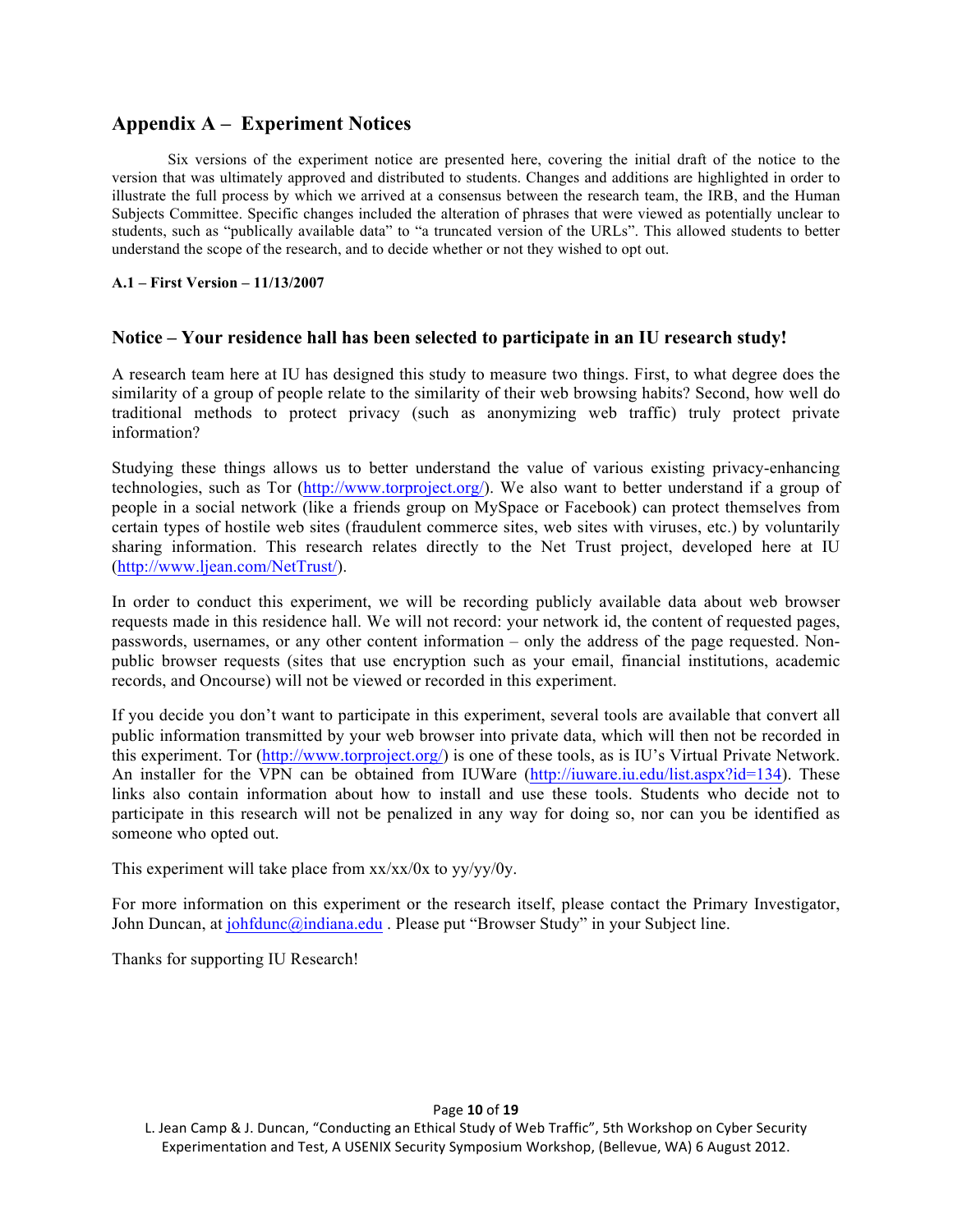## **A.2 – Second Version – 11/16/2007**

## **Notice – Your residence hall has been selected to participate in an IU research study!**

A research team here at IU has designed this study to measure two things. First do similar people (geographically and demographically) have similar web browsing habits? Second, how well do traditional methods to protect privacy (such as anonymizing web traffic) truly protect private information?

Studying these things allows us to better understand the value of various existing privacy-enhancing technologies, such as Tor (http://www.torproject.org/). We also want to better understand if a group of people in a social network (like a friends group on MySpace or Facebook) can protect themselves from certain types of hostile web sites (fraudulent commerce sites, web sites with viruses, etc.) by voluntarily sharing information. This research relates directly to the Net Trust project, developed by the same researchers who are doing this study (http://www.ljean.com/NetTrust/).

In order to conduct this experiment, we will be recording publicly available data about web browser requests made in this residence hall. We will not record: the content of requested pages, passwords, usernames, or any other content information – only the address of the page requested. Data transmitted during non-public browser requests (sites that use encryption such as your email, financial institutions, academic records, and Oncourse) can not be recorded in this experiment.

If you decide you don't want to participate in this experiment, several tools are available that convert all public information transmitted by your web browser into private data. Remember that private data will not be recorded in this experiment. Tor (http://www.torproject.org/) is one of these tools, as is IU's Virtual Private Network. An installer for the VPN can be obtained from IUWare here: http://iuware.iu.edu/list.aspx?id=134. These links also contain information about how to install and use these tools. Students who decide not to participate in this research will not be penalized in any way for doing so, nor can you even be identified as someone who opted out.

This experiment will take place from  $xx/xx/0x$  to  $yy/yy/0y$ .

For more information on this experiment or the research itself, please contact the Primary Investigator, John Duncan, at johfdunc@indiana.edu . Please put "Browser Study" in your Subject line.

Thanks for supporting IU Research!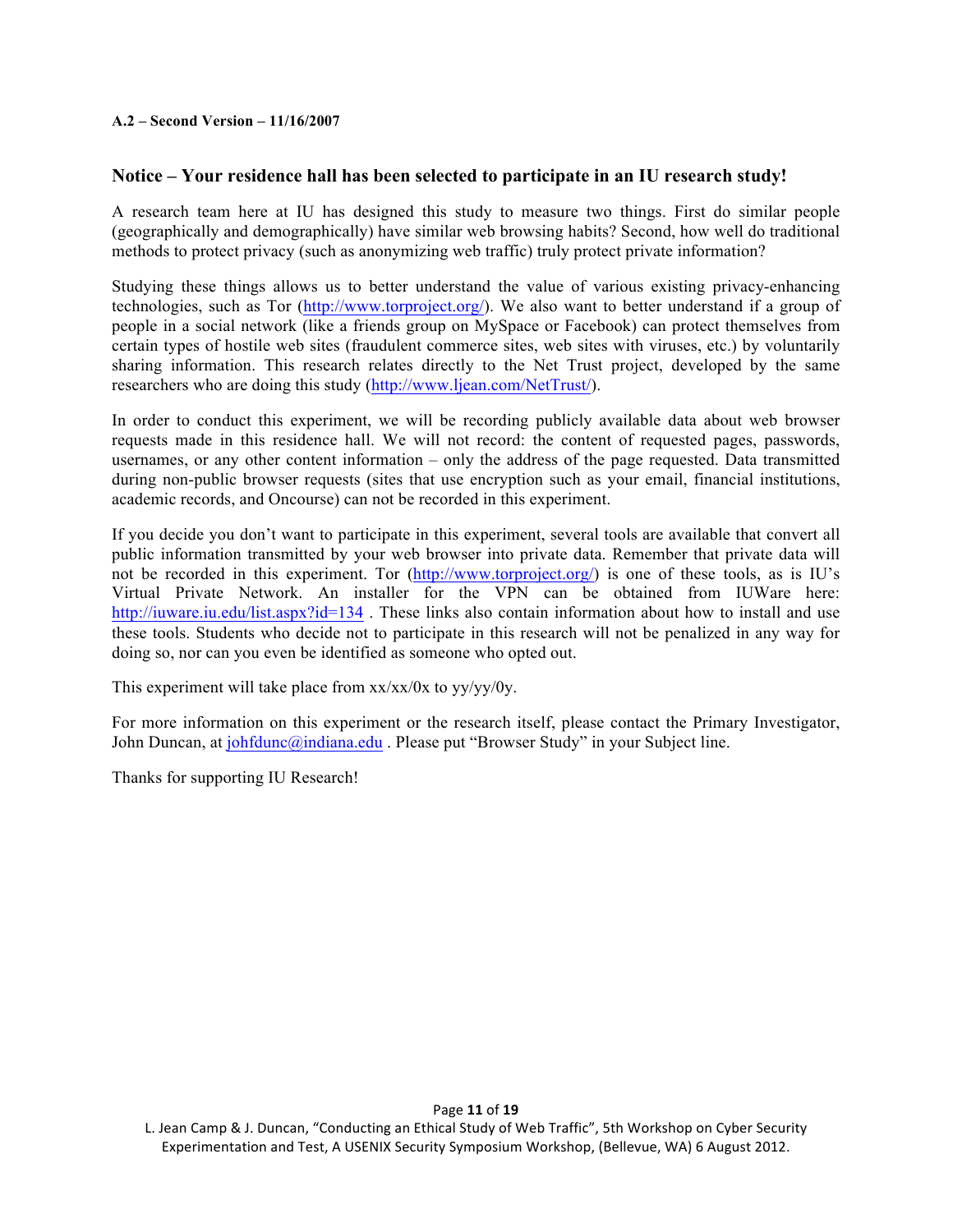## **A.3 – Third Version – 11/26/2007**

## **Notice – Your residence hall has been selected to participate in an IU research study!**

A research team here at IU has designed this study to measure two things. First do similar people (geographically and demographically) have similar web browsing habits? Second, how well do traditional methods to protect privacy (such as anonymizing web traffic) truly protect private information?

Studying these things allows us to better understand the value of various existing privacy-enhancing technologies. We also want to better understand if a group of people in a social network (like a friends group on MySpace or Facebook) can protect themselves from certain types of hostile web sites (fraudulent commerce sites, web sites with viruses, etc.) by voluntarily sharing information. This research relates directly to the Net Trust project, developed by the same researchers who are doing this study (http://www.ljean.com/NetTrust/).

In order to conduct this experiment, we will be recording publicly available data about web browser requests made in this residence hall. We will not record: the content of requested pages, passwords, usernames, or any other content information – only the address of the page requested. Data transmitted during non-public browser requests (sites that use encryption such as your email, financial institutions, academic records, and Oncourse) can not be recorded in this experiment.

If you decide you don't want to participate in this experiment, several tools are available that convert all public information transmitted by your web browser into private data. Remember that private data will not be recorded in this experiment. IU's Virtual Private Network is an easy way to improve your security while removing yourself from this study. An installer for the VPN can be obtained from IUWare here: http://iuware.iu.edu/list.aspx?id=134. Students who decide not to participate in this research will not be penalized in any way for doing so, nor can you even be identified as someone who opted out.

This experiment will take place from xx/xx/0x to yy/yy/0y.

For more information on this experiment or the research itself, please contact the Primary Investigator, John Duncan, at johfdunc@indiana.edu . Please put "Browser Study" in your Subject line.

Thanks for supporting IU Research!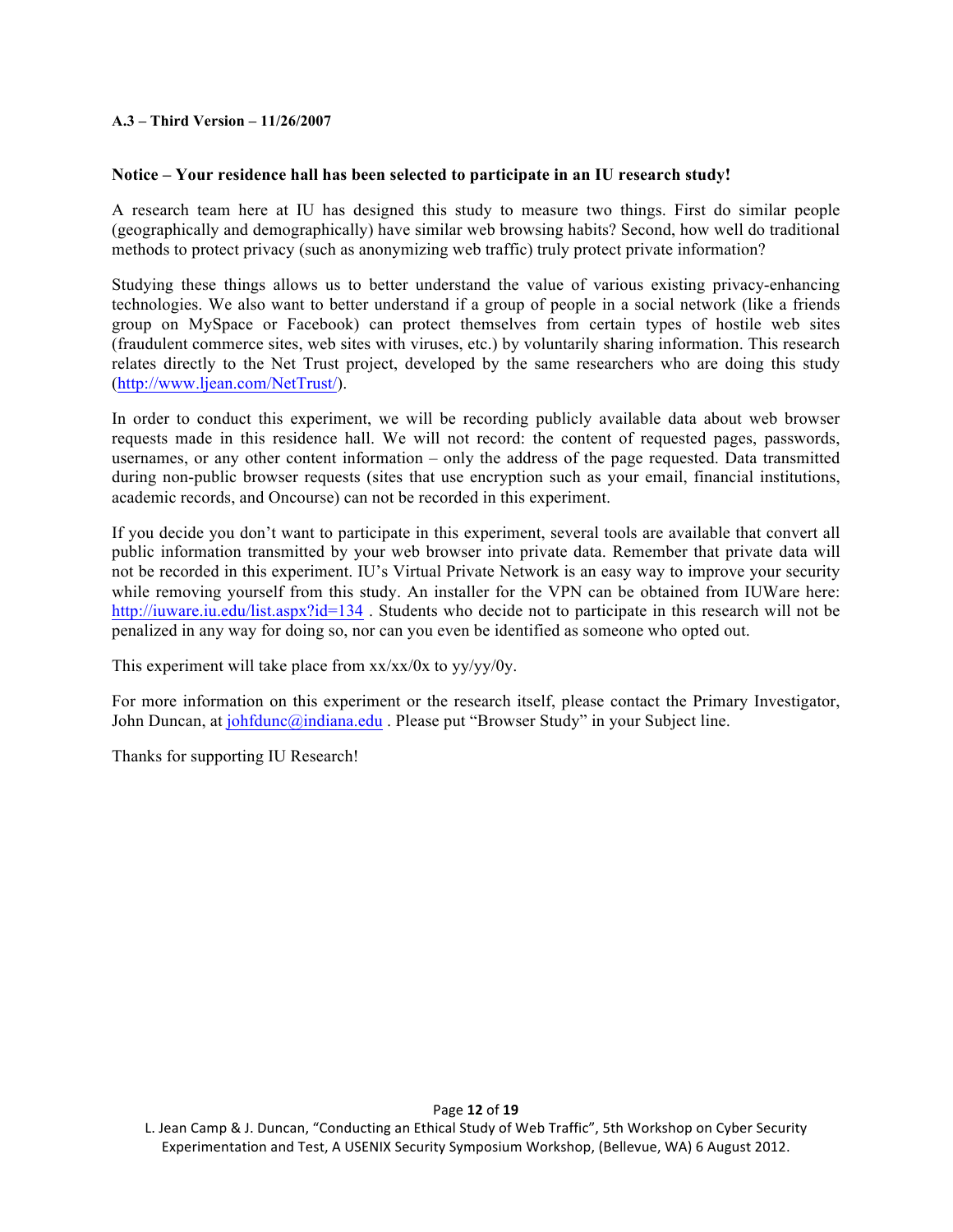## **A.4 – Fourth Version 01/18/2008**

## *Notice: Your residence hall has been selected to participate in an IU research study.*

We are giving you this notice of our research study so that you may choose whether or not to participate. See below for a description of the study and what you need to do if you do not wish to participate.

#### Who are we and what are we studying?

Our research team at the IU School of Informatics is working to better understand what makes people vulnerable to fraud and other scams when using the Internet, and what types of solutions may help protect them against such threats. As part of these efforts, we have designed a study to measure two things. First, do people who are similar geographically and demographically have similar web browsing habits? Second, how well do traditional methods used to protect privacy truly protect private information? Studying these things will allow us to better assess existing technologies for protecting privacy, and whether a group of people in a social network can protect themselves from certain types of harmful web sites by voluntarily sharing information.

#### What information are we collecting as part of this study?

We will be recording a truncated version of the URLs (web addresses) of the web pages that residents request as the requests are transmitted over the IU network from your dorm to the Internet. We have chosen to study web browsing from a single dorm because the residents are by definition geographically similar, and they also tend to be similar demographically.

#### What information are we NOT collecting as part of this study?

We will NOT record any of the following:

- names, demographic information, or other personally identifiable information.
- the full URL or any content of web pages any resident browses. We will only record a truncated URL. We do not expect to encounter any personally identifiable information in the truncated URLs we are collecting, but if we do, we will delete it promptly.

We will NOT know the identity of a resident browsing the Internet and will NOT be viewing the content of the web pages a resident visits.

#### What do I need to do if I don't want to participate in the study?

Any web traffic that is encrypted  $-$  i.e., traffic that is sent via https:// or through a VPN connection – cannot be captured or recorded as part of this study. So if you decide you don't want any of your web browsing information to be recorded as part of this study, you can encrypt your web traffic in one of two ways:

- ensure that the website you are using has a URL starting with https:// instead of http://
- use IU's Virtual Private Network (VPN) service to do all of your web browsing. For more information about how to use the VPN, see http://kb.iu.edu/data/ajrq.html, or call the UITS Support Center at x5-6789.

There is no penalty for not participating in this study. Since no personal information will be recorded, we won't be able to tell whether a given resident even participated or not.

When will the study take place?

We will record information between [dates]

## Has this study been approved by Indiana University?

#### Page **13** of **19**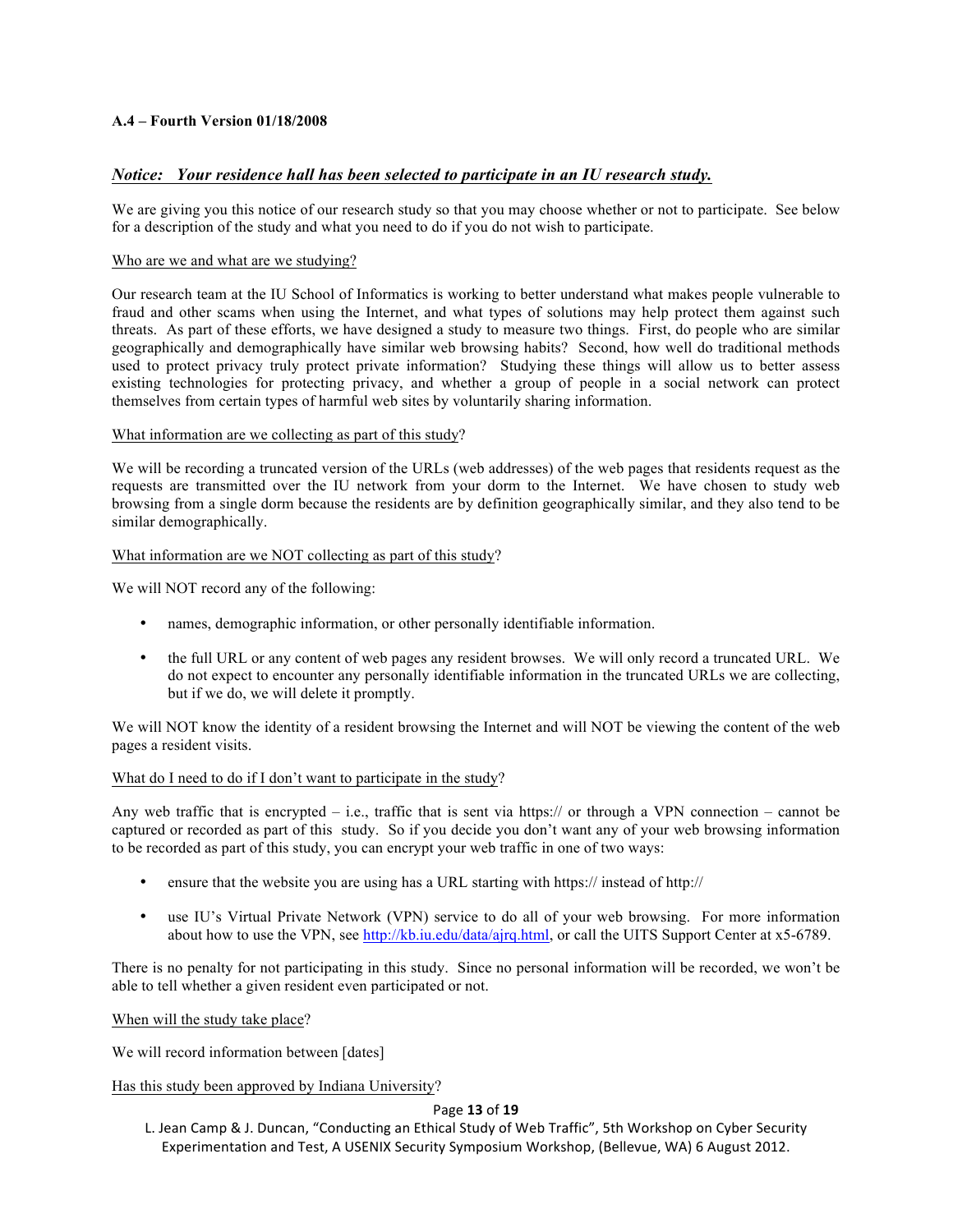Yes. The IU Bloomington Human Subjects Committee and Residential Programs and Services have both approved this study.

**If I have questions about the study, who should I call? For more information on this study or its** procedures, please contact the Primary Investigator, John Duncan, at *johfdunc@indiana.edu*. [phone number removed]. If you have any concerns about the study or its procedures, please contact the office for the Indiana University Bloomington Human Subjects Committee, Carmichael Center L03, 530 E. Kirkwood Ave., Bloomington, IN 47408, [phone number removed], by email at **iub\_hsc@indiana.edu**

L. Jean Camp & J. Duncan, "Conducting an Ethical Study of Web Traffic", 5th Workshop on Cyber Security Experimentation and Test, A USENIX Security Symposium Workshop, (Bellevue, WA) 6 August 2012.

Page **14** of **19**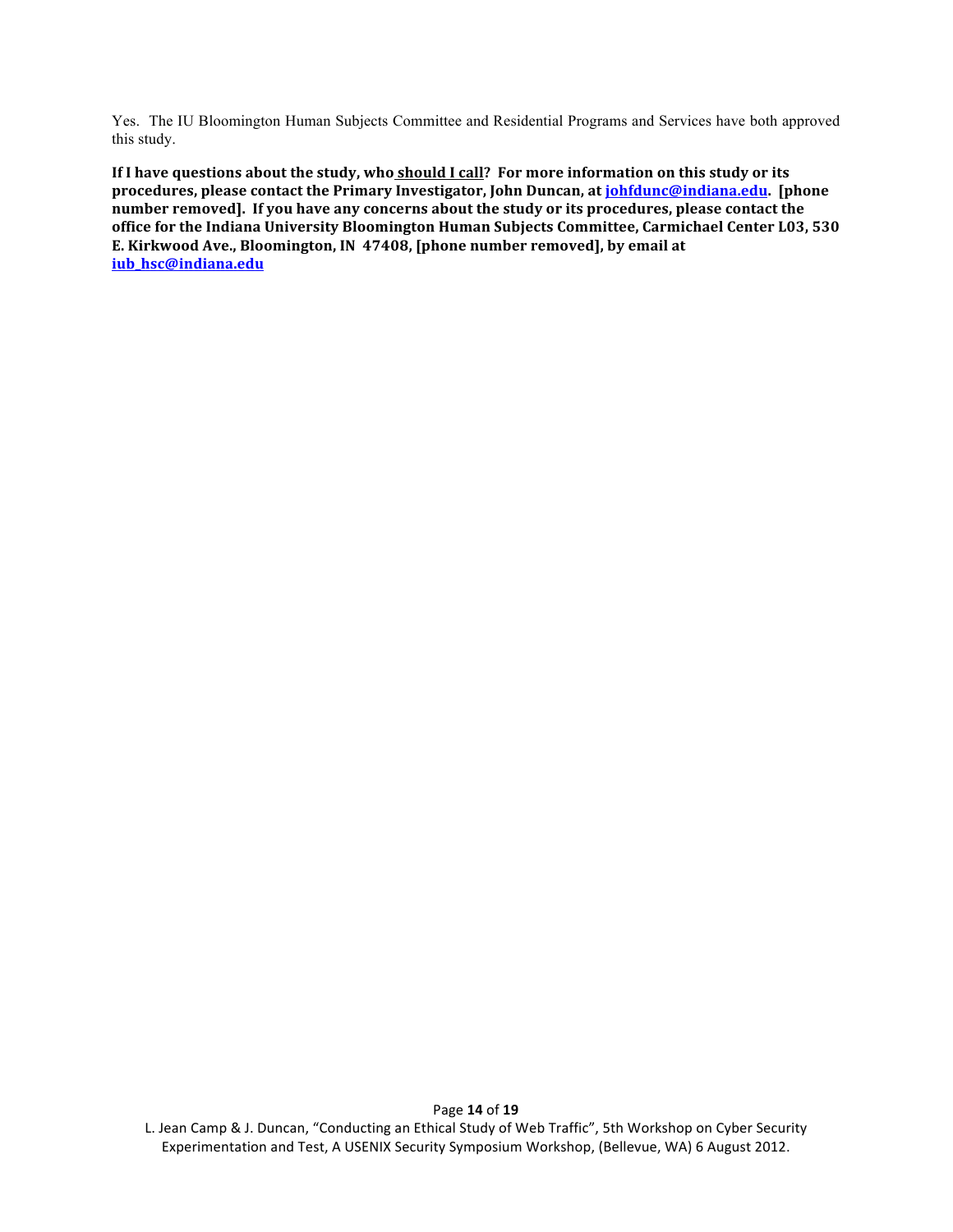## **A.5 – Fifth Version – 01/26/2008**

## *Notice: Your residence hall has been selected to participate in an IU research study.*

We are giving you this notice of our research study so that you may choose whether or not to participate. See below for a description of the study and what you need to do if you do not wish to participate.

#### Who are we and what are we studying?

Our research team at the IU School of Informatics is working to better understand what makes people vulnerable to fraud and other scams when using the Internet, and what types of solutions may help protect them against such threats. As part of these efforts, we have designed a study to measure two things. First, do people who are similar geographically and demographically have similar web browsing habits? Second, how well do traditional methods used to protect privacy truly protect private information? Studying these things will allow us to better assess existing technologies for protecting privacy, and whether a group of people in a social network can protect themselves from certain types of harmful web sites by voluntarily sharing information.

## What information are we collecting as part of this study?

We will be recording a truncated version of the URLs (web addresses) of the web pages that residents request as the requests are transmitted over the IU network from your dorm to the Internet. We have chosen to study web browsing from a single dorm because the residents are by definition geographically similar, and they also tend to be similar demographically.

## What information are we NOT collecting as part of this study?

We will NOT record any of the following:

- names, demographic information, or other personally identifiable information.
- the full URL or any content of web pages any resident browses. We will only record a truncated URL. We do not expect to encounter any personally identifiable information in the truncated URLs we are collecting, but if we do, we will delete it promptly.

We will NOT know the identity of a resident browsing the Internet and will NOT be viewing the content of the web pages a resident visits.

## What do I need to do if I don't want to participate in the study?

Any web traffic that is encrypted  $-$  i.e., traffic that is sent via https:// or through a VPN connection – cannot be captured or recorded as part of this study. So if you decide you don't want any of your web browsing information to be recorded as part of this study, you can encrypt your web traffic in one of two ways:

- ensure that the website you are using has a URL starting with https:// instead of http://
- use IU's Virtual Private Network (VPN) service to do all of your web browsing. For more information about how to use the VPN, see http://kb.iu.edu/data/ajrq.html, or call the UITS Support Center at x5-6789.

There is no penalty for not participating in this study. Since no personal information will be recorded, we won't be able to tell whether a given resident even participated or not.

#### When will the study take place?

We will record information between [dates]

#### Page **15** of **19**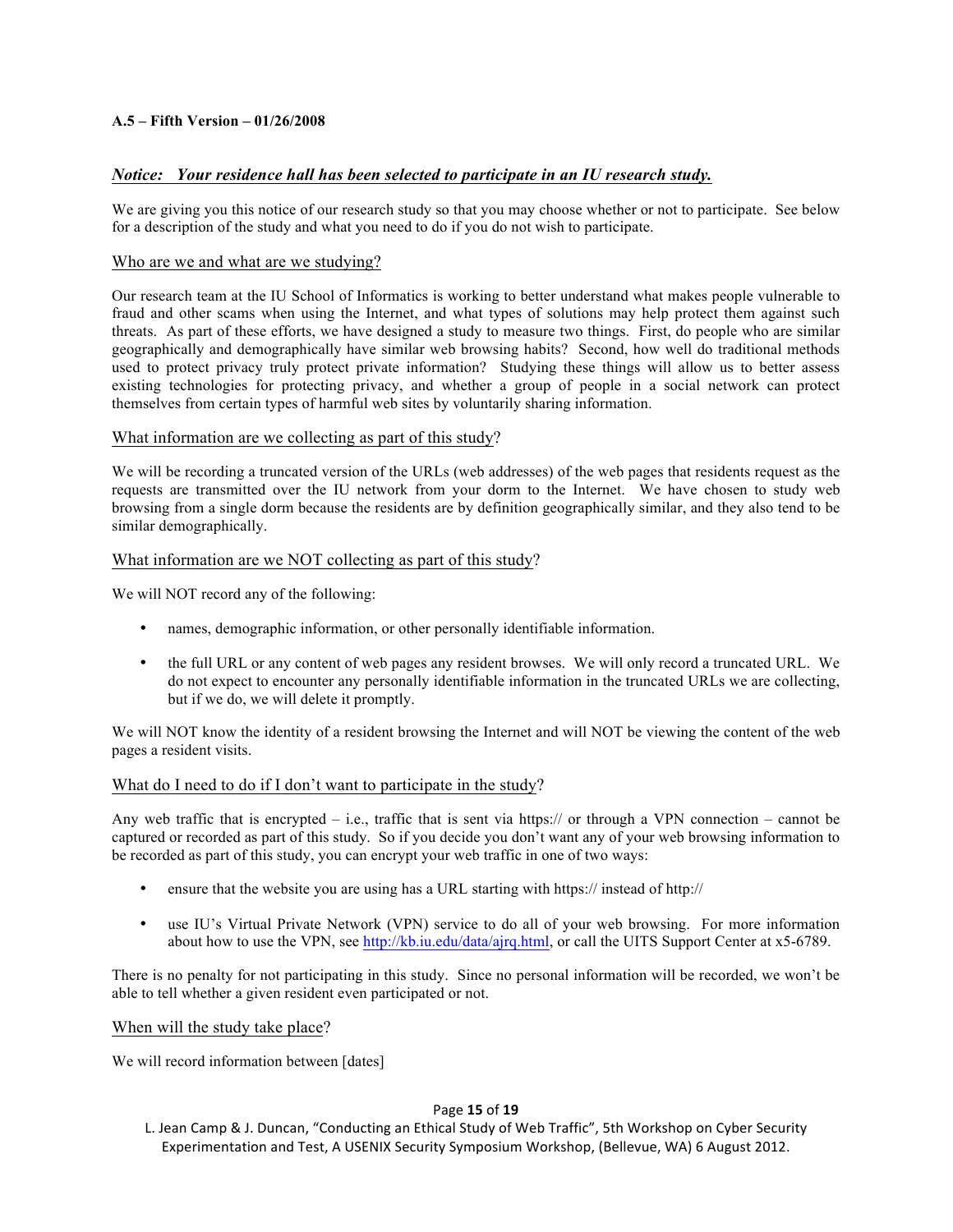#### Has this study been approved by Indiana University?

Yes. The IU Bloomington Human Subjects Committee and Residential Programs and Services have both approved this study.

#### If I have questions about the study, who should I call?

For more information on this study or its procedures, please contact the Primary Investigator, John Duncan, at johfdunc@indiana.edu. Please put "Browser Study" in your email's subject line. If you wish to speak with the research team by phone, you may contact us at [phone number removed]. If you have any other concerns about the study or its procedures, please contact the office for the Indiana University Bloomington Human Subjects Committee, Carmichael Center L03, 530 E. Kirkwood Ave., Bloomington, IN 47408, [phone number removed], or by email at iub\_hsc@indiana.edu.

L. Jean Camp & J. Duncan, "Conducting an Ethical Study of Web Traffic", 5th Workshop on Cyber Security Experimentation and Test, A USENIX Security Symposium Workshop, (Bellevue, WA) 6 August 2012.

Page **16** of **19**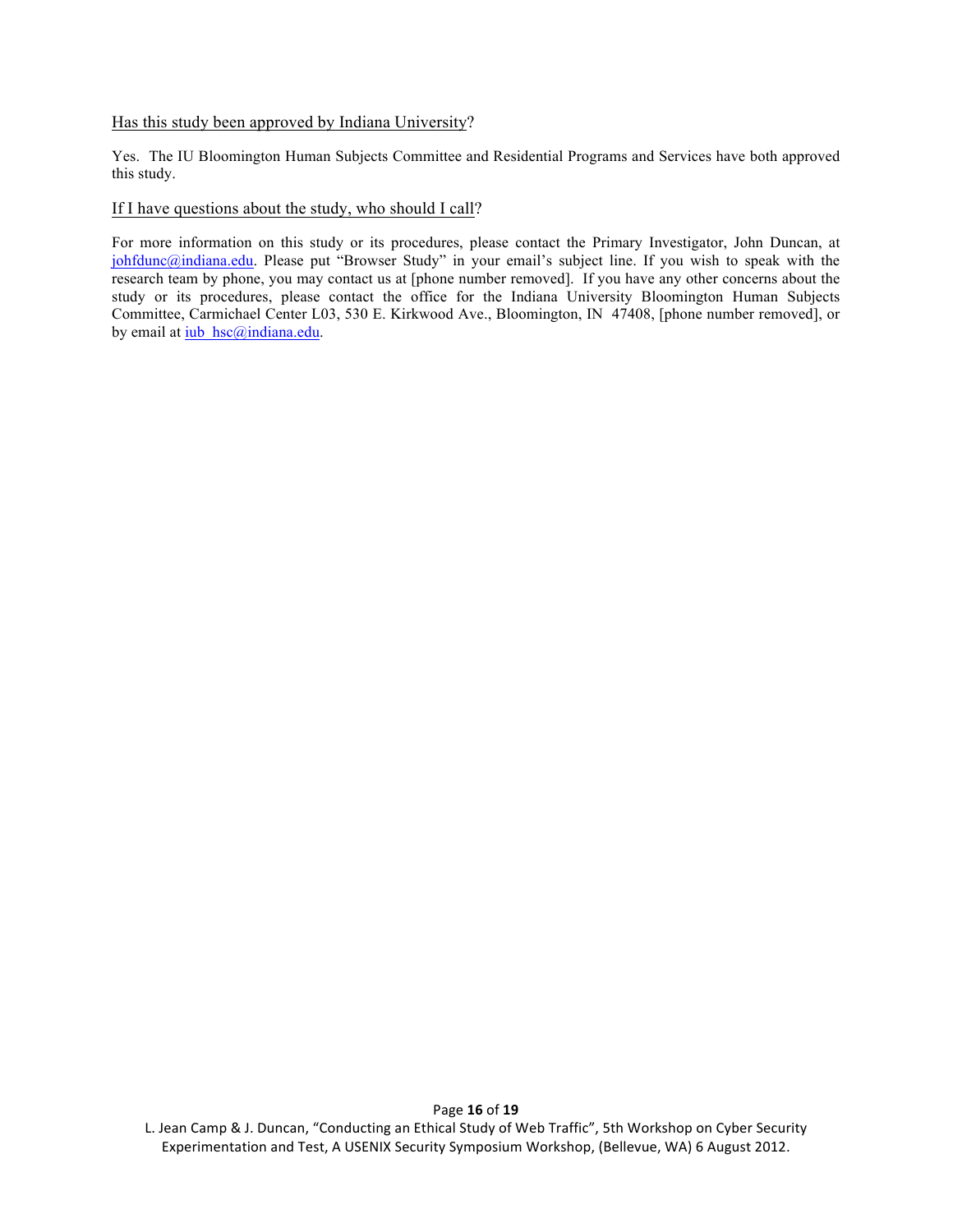## **A.6 – Final Version – 02/19/2008**

## *Notice: Your residence hall has been selected to participate in an IU research study.*

We are giving you this notice of our research study so that you may choose whether or not to participate. See below for a description of the study and what you need to do if you do not wish to participate.

#### Who are we and what are we studying?

Our research team at the IU School of Informatics is working to better understand what makes people vulnerable to fraud and other scams when using the Internet, and what types of solutions may help protect them against such threats. As part of these efforts, we have designed a study to measure two things. First, do people who are similar geographically and demographically have similar web browsing habits? Second, how well do traditional methods used to protect privacy truly protect private information? Studying these things will allow us to better assess existing technologies for protecting privacy, and whether a group of people in a social network can protect themselves from certain types of harmful web sites by voluntarily sharing information.

#### What information are we collecting as part of this study?

We will be recording a truncated version of the URLs (web addresses) of the web pages that residents request as the requests are transmitted over the IU network from your dorm to the Internet. We have chosen to study web browsing from a single dorm because the residents are by definition geographically similar, and they also tend to be similar demographically.

#### What information are we NOT collecting as part of this study?

We will NOT record any of the following:

- names, demographic information, or other personally identifiable information.
- the full URL or any content of web pages any resident browses. We will only record a truncated URL. We do not expect to encounter any personally identifiable information in the truncated URLs we are collecting, but if we do, we will delete it promptly.

We will NOT know the identity of a resident browsing the Internet and will NOT be viewing the content of the web pages a resident visits.

#### What do I need to do if I don't want to participate in the study?

Any web traffic that is encrypted  $-$  i.e., traffic that is sent via https:// or through a VPN connection – cannot be captured or recorded as part of this study. So if you decide you don't want any of your web browsing information to be recorded as part of this study, you can encrypt your web traffic in one of two ways:

- ensure that the website you are using has a URL starting with https:// instead of http://
- use IU's Virtual Private Network (VPN) service to do all of your web browsing. For more information about how to use the VPN, see http://kb.iu.edu/data/ajrq.html, or call the UITS Support Center at x5-6789.

There is no penalty for not participating in this study. Since no personal information will be recorded, we won't be able to tell whether a given resident even participated or not.

## When will the study take place?

We will record information between March 5, 2008 and May 3, 2008.

Has this study been approved by Indiana University?

#### Page **17** of **19**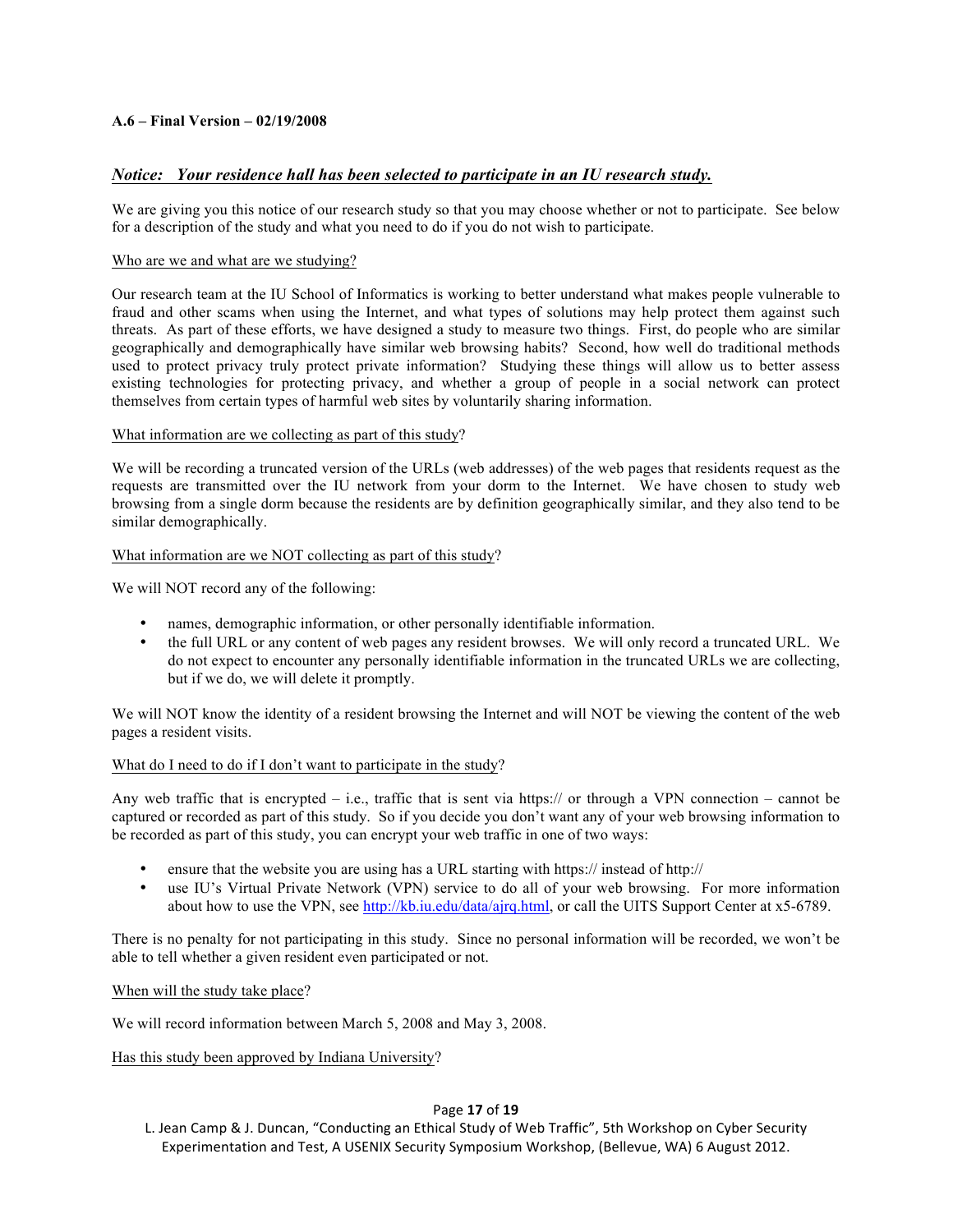Yes. The IU Bloomington Human Subjects Committee and Residential Programs and Services have both approved this study.

If I have questions about the study, who should I call?

For more information on this study or its procedures, please contact the Primary Investigator, John Duncan, at johfdunc@indiana.edu. [phone number removed]. If you have any concerns about the study or its procedures, please contact the office for the Indiana University Bloomington Human Subjects Committee, Carmichael Center L03, 530 E. Kirkwood Ave., Bloomington, IN 47408, [phone number removed], by email at iub hsc@indiana.edu.

# **Appendix B - Experiment Addendum**

Addendum to Human Subject Study # **07-12550**

John F. Duncan, IUB CSCI, PhD student, johfdunc@indiana.edu

Dr. L. Jean Camp, IUB Informatics, Associate Professor, ljcamp@indiana.edu

To whom it may concern,

In our original filing of study  $\#$  07-12550, we included the following line in answer to question A of the Summary Safeguard Statement:

"After the study, data will be retained only on a single CD stored in a locked room."

We are writing to request a modification to this. It has come to light, now that we have collected the data and wish to begin processing it, that several additional difficulties will be caused by our original statement.

A large amount of data has been collected, which will only fit on a single CD in a highlycompressed format unusable for data processing. Thus, in order to process the data, we would have to offload it from the CD to some local storage repository, such as a workstation in CS or Informatics. Should we offload it in this manner, issues arise such as secure data erasure. Additionally, were this CD to be damaged in any manner, the entire study might collapse for loss of the data. Thus, we propose the following addendum to the study, which should be taken to replace the original line:

"After the study, data will be retained in two places. First, as a backup, several redundant copies will be stored on CDs in a locked storage facility. Secondly, a suitable secure network storage point will be chosen (IU offers several such central repositories, and we plan to use the MDSS – Massive Data Storage Service) and a copy of the data in non-compressed form will be kept there, accessible over the network by the researchers conducting this study, in order to allow them to process the data. In this manner, the data will remain only on machines that fall under UITS' network security and data protection policies."

#### Page **18** of **19**